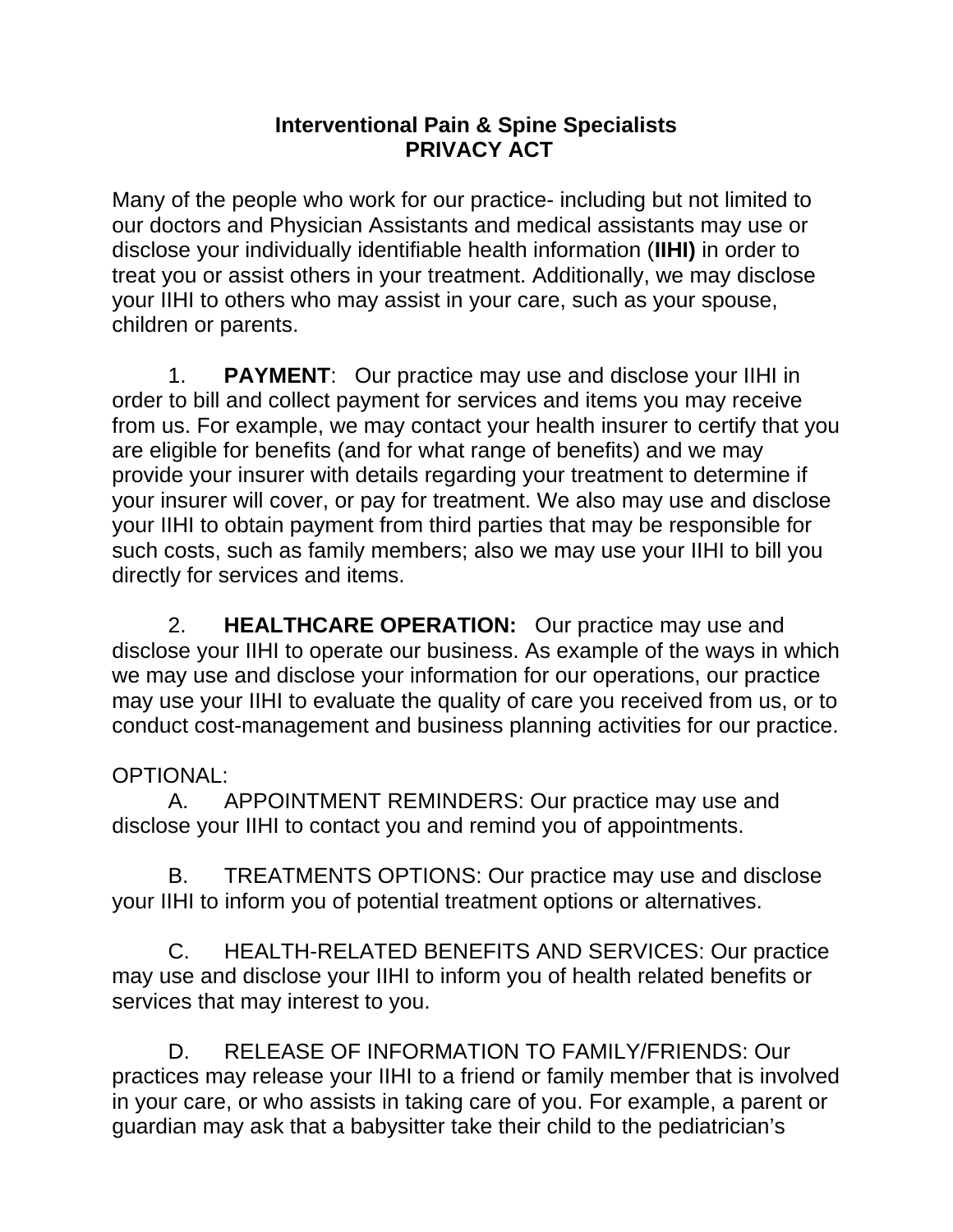office for treatment of a cold. In this example, the babysitter may have access to this child's medical information.

 3. **DISCLOSURE REQUIRED BY LAW**: Our practice will use and disclose your IIHI when we are required to do so by federal, state or local law.

## **USE AND DISCLOSURE OF YOUR IIHI IN CERTAIN SPECIAL CIRCUMSTANCES**

The following categories describe unique scenarios in which we may use or disclose your identifiable health information.

**PUBLIC HEALTH RISKS**: Our practice may disclose your IIHI to public health authorities that are authorized by law to collect information for the purpose of:

\_ maintaining vital records, such as births and deaths

\_ reporting child abuse or neglect

\_ preventing or controlling disease, injury or disability

 \_ notifying a person regarding potential exposure to a communicable disease

\_ notifying a person regarding a potential risk for spreading or contracting a disease or condition

 \_ reporting reactions to drugs or problems with products or devices \_ notifying appropriate governmental agencies and authorities regarding the potential abuse or neglect or an adult patient (including domestic violence), however, we will only disclose this information if the patient agrees or we are required or authorized by law to disclose this **information**.

 \_ notifying your employer under limited circumstances related primarily to workplace injury or illness or medical surveillance.

**HEALTH OVERSIGHT ACTIVITIES:** Our practice may disclose your IIHI to a health oversight agency for activities authorized by law. Oversight activities can include, for example, investigations, inspections, audits, surveys, licensures and disciplinary actions; civil, administrative, and criminal procedures or actions; or other activities necessary for governmental programs, compliance with civil rights laws and the health care system in general.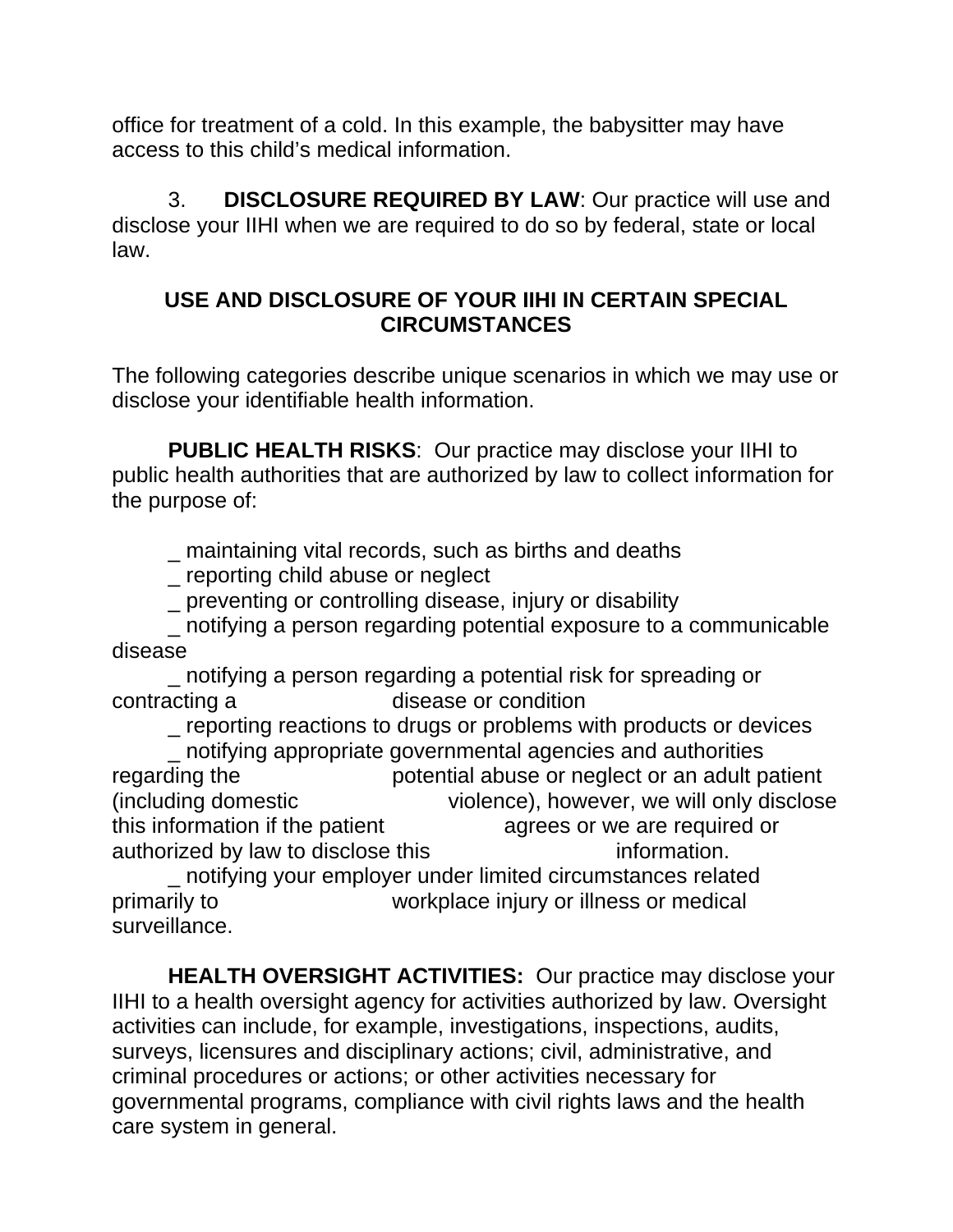**LAWSUITS AND SIMILAR PROCEEDINGS:** Our practice may use and disclose your IIHI in response to a court of administrative order. If you are involved in a lawsuit or similar proceeding. We also may disclose your IIHI in response to a discovery request, subpoena, or other lawful request.

 **INMATES:** Our practice may disclose your IIHI to correctional institutions or law enforcement officials if you are an inmate or under the custody of a law enforcement official. Disclosure for these purposes would be necessary: (a) for the institution, to provide health care services to you, (b) for the safety and security of the institution and/or (c) to protect your health and safety or the health and safety of other individuals.

 **WORKER'S COMPENSATION**: Our practice may release your IIHI for worker's compensation and similar programs.

 4. **YOUR RIGHTS REGARDING YOUR IIHI:** You have the following rights regarding the IIHI that we maintain about you:

 (a) **CONFIDENTIAL COMMUNICATION**: You have the right to request that our practice communicate with you about our health and related issuers in a particular manner or at a certain location. For instance, you may request that we contact you at home rather that at work. In order to request a type of confidential communication, you must make a written request to Interventional Pain & Spine Specialists at 804-715-4709, specifying the requested method of contact, or the location where you wish to be contacted. Our practice will accommodate reasonable requests. You do not need to give a reason for your request.

 (b). **REQUESTING RESTRICTIONS**: You have the right to request a restriction in or use or disclosure of your IIHI for treatment, payment or healthcare operations. Additionally, you have the right to request that we restrict our disclosure of your IIHI to only certain individuals involved in your care or payment for your care, such as family members or friends. We are not required to agree to your request, however, if we do agree we are bound by our agreement except when otherwise required by law, in emergencies, or when the information is necessary to treat you. In order to request restrictions in our use or disclosure of your IIHI, you must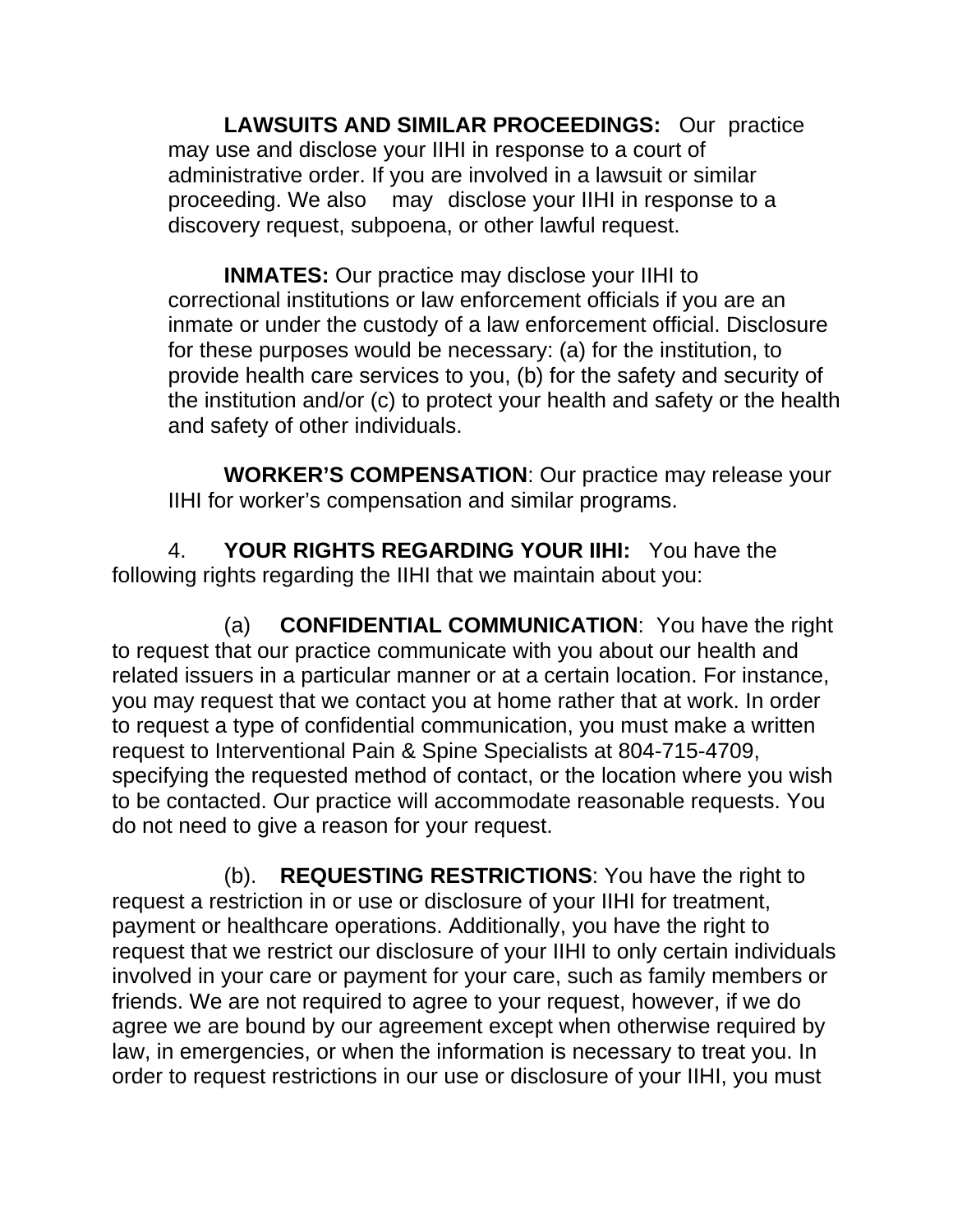make your request in writing to Interventional Pain & Spine Specialists at 12230 Branders Creek Drive, Chester VA 23831. Your request must describe in a clear and concise fashion:

- The information you wish restricted
- Whether you are requesting to limit our practice's use, disclosure or both
- To whom you want the limits to apply

**5. INSPECTION AND COPIES**: You have the right to inspect and obtain a copy of the IIHI that may be used to make decisions about you, including patient medical records and billing records, but not including psychotherapy notes.

You must submit your request in writing to Interventional Pain & Spine Specialists at 804-715-4709, in order to inspect and/or obtain a copy of your IIHI. Our practice may charge a fee for the costs of copying, mailing, labor and supplies associated with your request. Our practice may deny your request to inspect and/or copy in certain limited circumstances; however, you may request a review of our denial. Another licensed health care professional chosen by us will conduct reviews.

**6. AMENDMENT:** You may ask us to amend your health information if you believe it is incorrect or incomplete, and you may request an amendment for as long as the information is kept by or for our practice. To request an amendment, your request must be made in writing and submitted to to Interventional Pain & Spine Specialists at 12230 Branders Creek Drive, Chester VA 23831. You must provide us with a reason that supports your request for amendment. Our practice will deny your request if you fail to submit your request (and the reason supporting your request) in writing. Also, we may deny your request if you ask us to amend information that is in our opinion: (a) accurate and complete; (b) not part of the IIHI kept by or for the practice; (c) not part of the IIHI which you would be permitted to inspect and copy; or (d) not created by our practice, unless individual or entity that created the information is not available to amend the information.